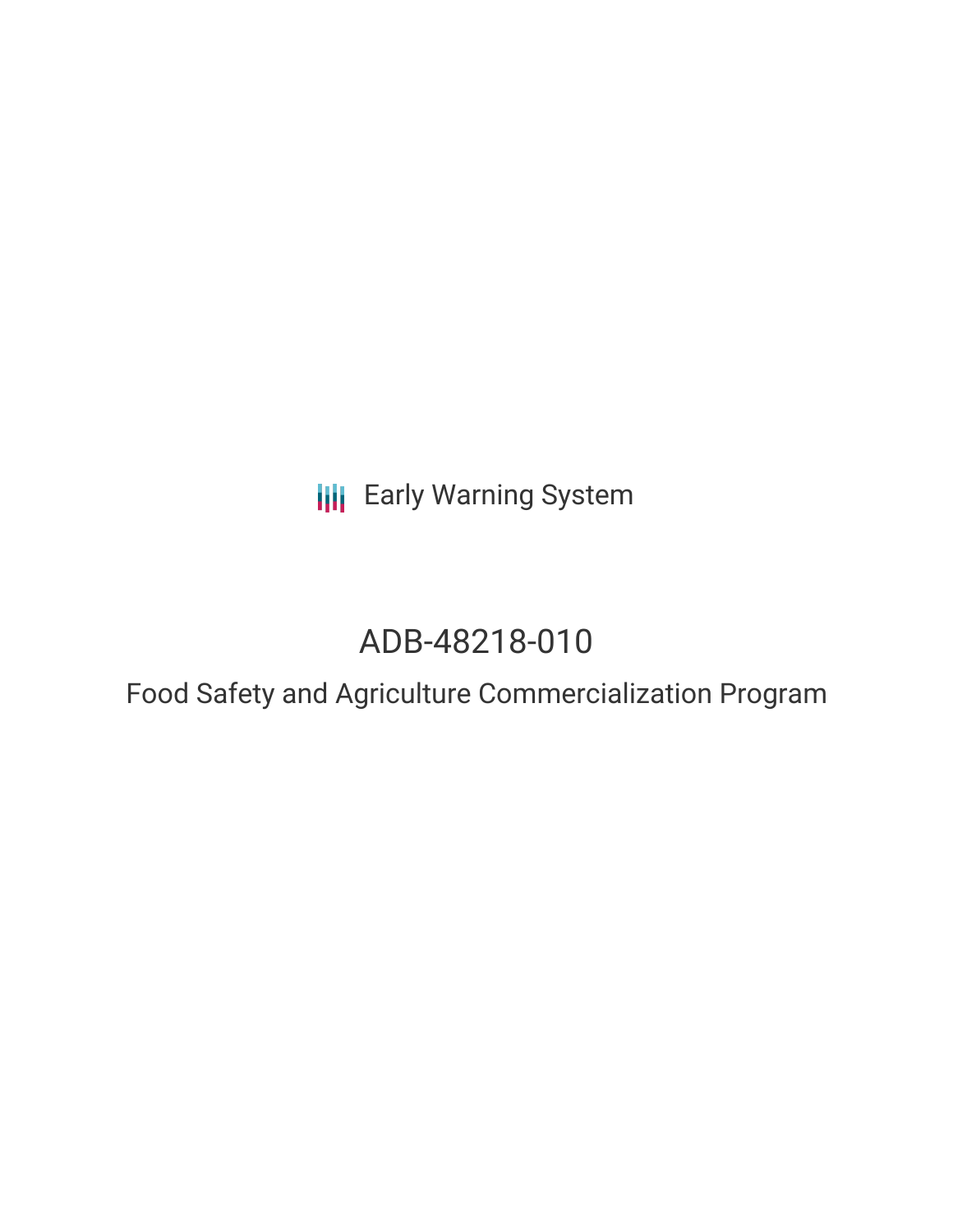

# **Quick Facts**

| <b>Countries</b>               | Nepal                        |
|--------------------------------|------------------------------|
| <b>Financial Institutions</b>  | Asian Development Bank (ADB) |
| <b>Status</b>                  | Proposed                     |
| <b>Bank Risk Rating</b>        | C                            |
| <b>Voting Date</b>             | 2019-11-01                   |
| <b>Borrower</b>                | Government of Nepal          |
| <b>Sectors</b>                 | Agriculture and Forestry     |
| <b>Investment Type(s)</b>      | Grant, Loan                  |
| <b>Investment Amount (USD)</b> | \$50.50 million              |
| <b>Loan Amount (USD)</b>       | $$50.00$ million             |
| <b>Grant Amount (USD)</b>      | \$0.50 million               |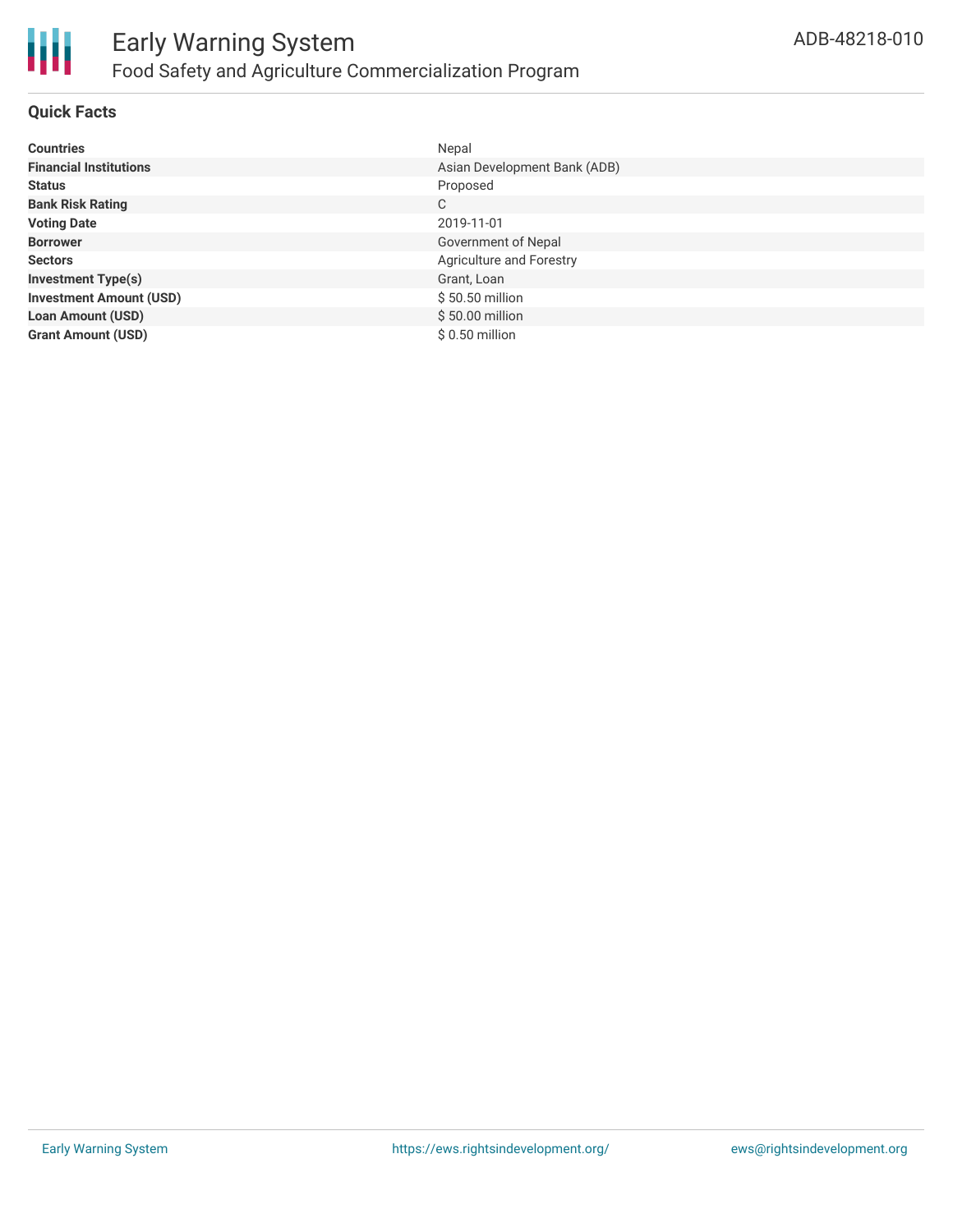

# **Project Description**

According to the bank document, the proposed project will "supports the Nepal agriculture sector's policy and regulatory transition from a unitary state to a federal structure, particularly with regard to agriculture commercialization and food safety. Key reform areas will target the sector's policy and institutional development issues, and will foster an enabling environment for smallholder farmers and agribusinesses to engage in profit-making production and sales, while also strengthening the public sector's monitoring capacity for better food quality and safety regime to be applied across supply chains."

The project will also "support the government in completing pre-requisites for international certification in select testing units among these laboratories. Among policy and regulatory interventions, a new Pesticide Management Bill will replace the old Pesticide Management Act 1991 to further expand the definition of pesticides and regulate their production, sale, storage, and transportation, and effective surveillance for discouraging the overuse of harmful chemicals by farmers."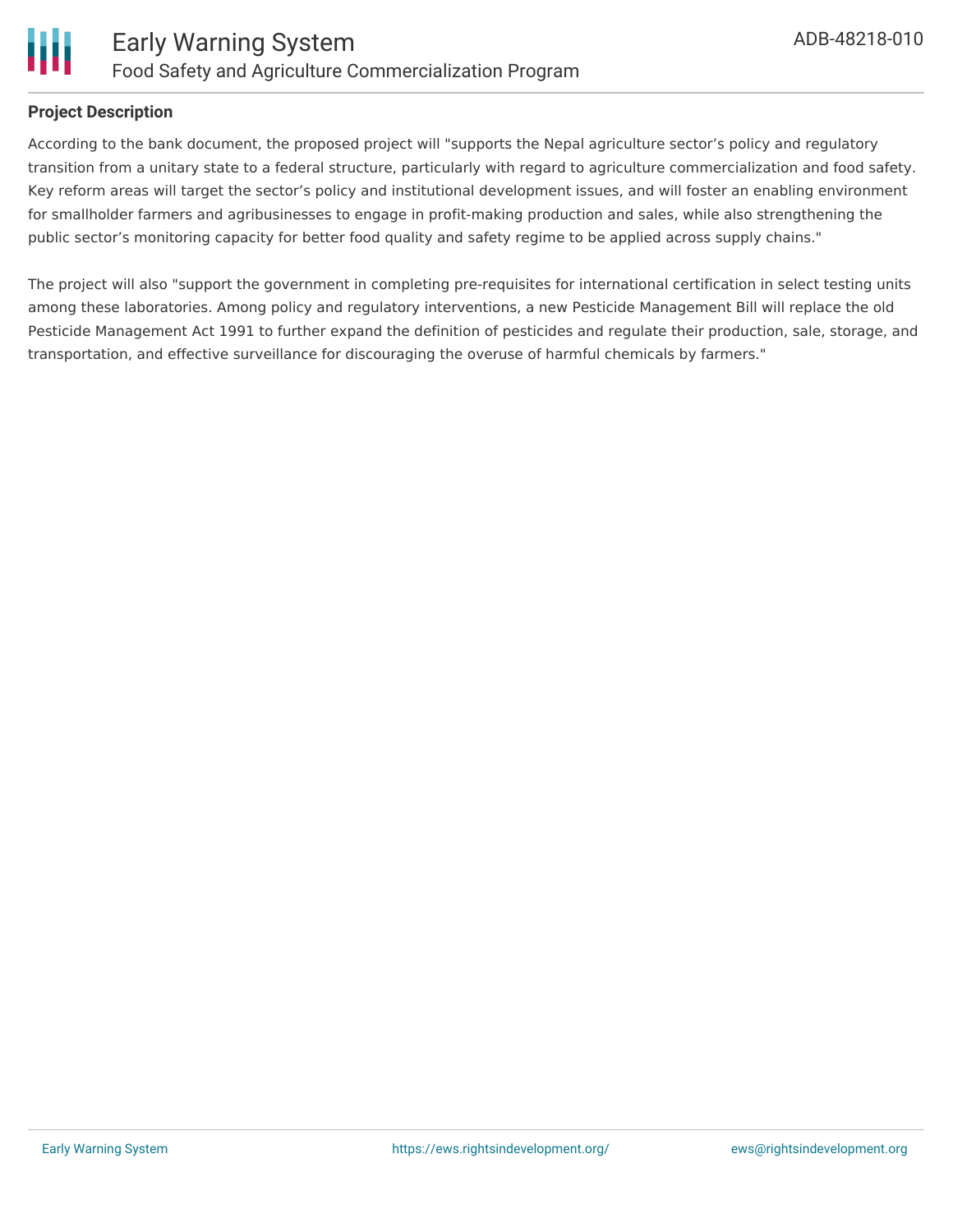

# **Investment Description**

Asian Development Bank (ADB)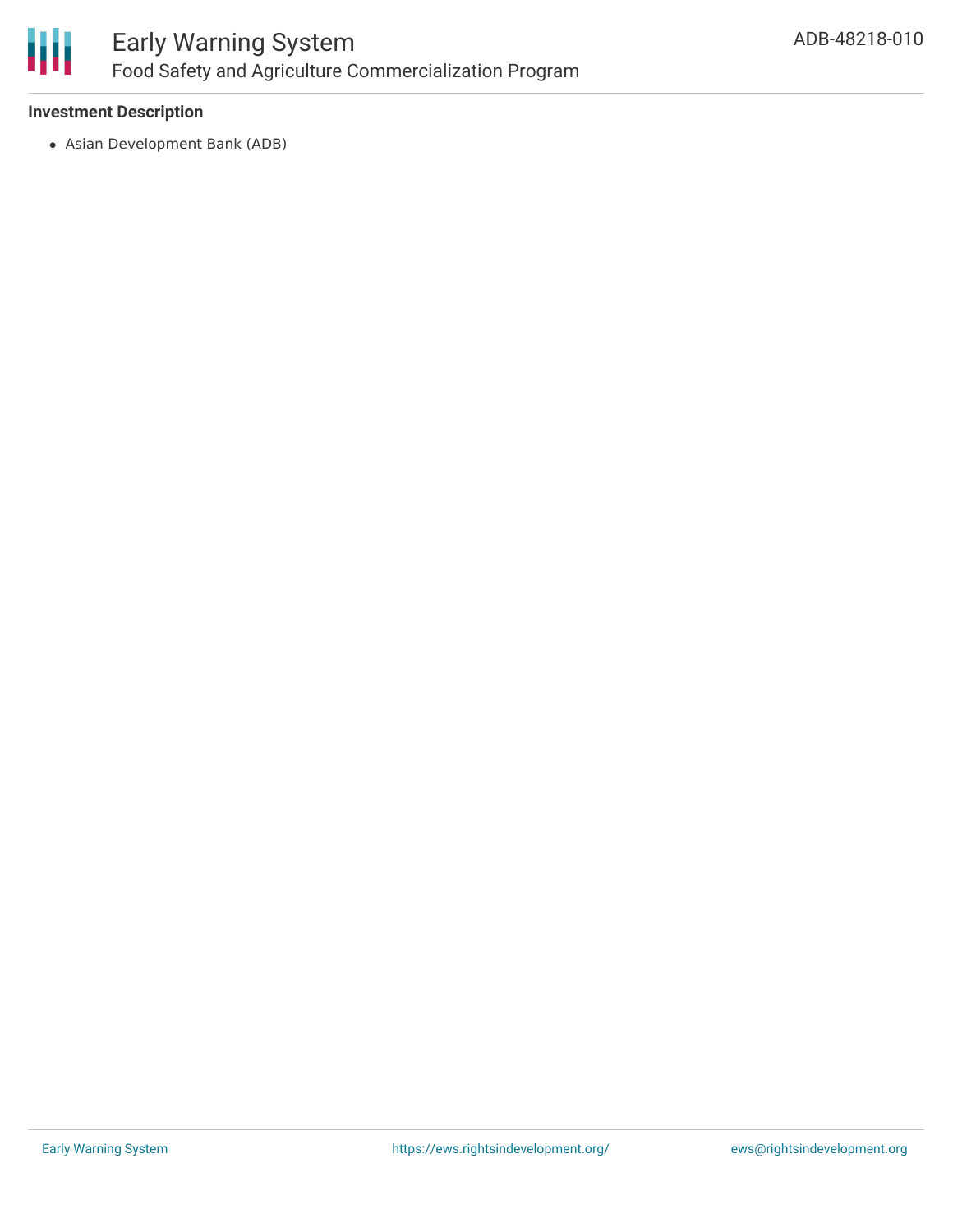

# **Contact Information**

Responsible ADB Officer Navendu Karan Responsible ADB Department South Asia Department Responsible ADB Division Environment, Natural Resources & Agriculture Division, SARD Executing Agencies Ministry of Finance, The Government of Nepal Singha Durbar Kathmandu, Nepal

#### **ACCOUNTABILITY MECHANISM OF ADB**

The Accountability Mechanism is an independent complaint mechanism and fact-finding body for people who believe they are likely to be, or have been, adversely affected by an Asian Development Bank-financed project. If you submit a complaint to the Accountability Mechanism, they may investigate to assess whether the Asian Development Bank is following its own policies and procedures for preventing harm to people or the environment. You can learn more about the Accountability Mechanism and how to file a complaint at: http://www.adb.org/site/accountability-mechanism/main